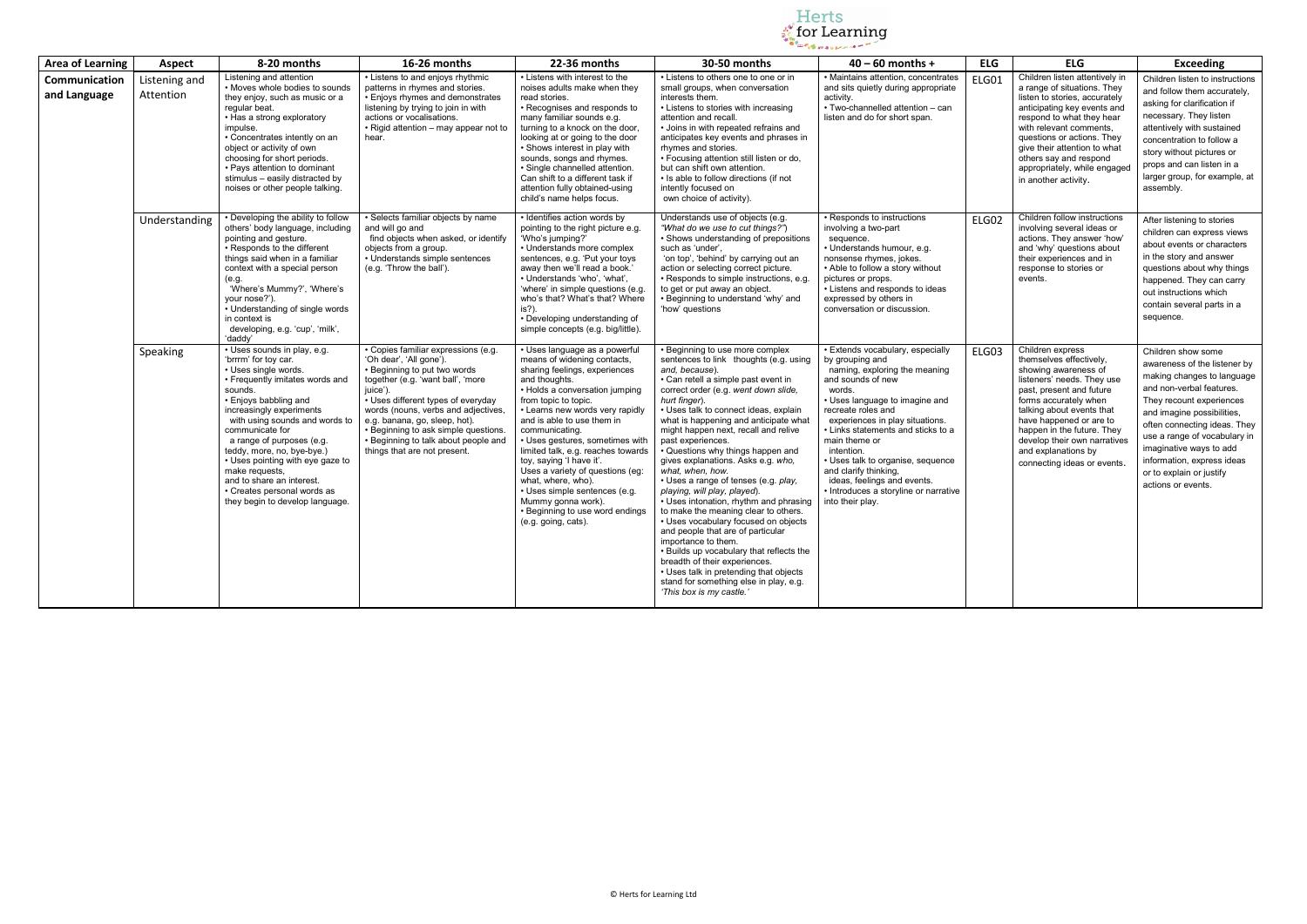

| Area of Learning   Aspect      |                           | 8-20 months                                                                                                                                                                                                                                                                                                                                                                                                                                                                                                                                                                                                                                                                                                                                                                                                                                                                               | 16-26 months                                                                                                                                                                                                                                                                                                                                                                                                                                        | 22-36 months                                                                                                                                                                                                                                                                                                                                                                                                                                                                                                                                                                                                                                                                                                                                         | 30-50 months                                                                                                                                                                                                                                                                                                                                                                                                                                                                                                                                                                                                                                                                                                                                                                                                                                                                                                                                                                  | $40 - 60$ months +                                                                                                                                                                                                                                                                                                                                                                                                                                                                                                                                                                                                                                                                                                                                                                                                                                                                                                                                                         | <b>ELG</b> | <b>ELG</b>                                                                                                                                                                                                                                                                                     | Exceeding                                                                                                                                                                                                                                                   |
|--------------------------------|---------------------------|-------------------------------------------------------------------------------------------------------------------------------------------------------------------------------------------------------------------------------------------------------------------------------------------------------------------------------------------------------------------------------------------------------------------------------------------------------------------------------------------------------------------------------------------------------------------------------------------------------------------------------------------------------------------------------------------------------------------------------------------------------------------------------------------------------------------------------------------------------------------------------------------|-----------------------------------------------------------------------------------------------------------------------------------------------------------------------------------------------------------------------------------------------------------------------------------------------------------------------------------------------------------------------------------------------------------------------------------------------------|------------------------------------------------------------------------------------------------------------------------------------------------------------------------------------------------------------------------------------------------------------------------------------------------------------------------------------------------------------------------------------------------------------------------------------------------------------------------------------------------------------------------------------------------------------------------------------------------------------------------------------------------------------------------------------------------------------------------------------------------------|-------------------------------------------------------------------------------------------------------------------------------------------------------------------------------------------------------------------------------------------------------------------------------------------------------------------------------------------------------------------------------------------------------------------------------------------------------------------------------------------------------------------------------------------------------------------------------------------------------------------------------------------------------------------------------------------------------------------------------------------------------------------------------------------------------------------------------------------------------------------------------------------------------------------------------------------------------------------------------|----------------------------------------------------------------------------------------------------------------------------------------------------------------------------------------------------------------------------------------------------------------------------------------------------------------------------------------------------------------------------------------------------------------------------------------------------------------------------------------------------------------------------------------------------------------------------------------------------------------------------------------------------------------------------------------------------------------------------------------------------------------------------------------------------------------------------------------------------------------------------------------------------------------------------------------------------------------------------|------------|------------------------------------------------------------------------------------------------------------------------------------------------------------------------------------------------------------------------------------------------------------------------------------------------|-------------------------------------------------------------------------------------------------------------------------------------------------------------------------------------------------------------------------------------------------------------|
| <b>Physical</b><br>Development | Moving and<br>Handling    | • Sits unsupported on the floor.<br>• When sitting, can lean forward<br>to pick up small toys.<br>• Pulls to standing, holding on to<br>furniture or person for support.<br>• Crawls, bottom shuffles or rolls<br>continuously to move around.<br>• Walks around furniture lifting<br>one foot and stepping sideways<br>(cruising), and walks with one or<br>both hands held by adult.<br>• Takes first few steps<br>independently.<br>• Passes toys from one hand to<br>the other.<br>• Holds an object in each hand<br>and brings them together in the<br>middle, e.g. holds two blocks<br>and bangs them together.<br>• Picks up small objects between<br>thumb and fingers.<br>• Enjoys the sensory experience<br>of making marks in damp sand.<br>paste or paint.<br>• Holds pen or crayon using a<br>whole hand (palmar) grasp and<br>makes random marks with<br>different strokes. | • Walks upstairs holding hand of<br>adult.<br>• Comes downstairs backwards on<br>knees (crawling).<br>• Beginning to balance blocks to<br>build a small tower.<br>• Makes connections between their<br>movement and the marks they<br>make.                                                                                                                                                                                                         | • Runs safely on whole foot.<br>• Squats with steadiness to rest<br>or play with object on the<br>ground, and rises to feet without<br>using hands.<br>• Climbs confidently and is<br>beginning to pull themselves up<br>on nursery play climbing<br>equipment.<br>· Can kick a large ball.<br>• Turns pages in a book,<br>sometimes several at once.<br>• Shows control in holding and<br>using jugs to pour, hammers,<br>books and mark-making tools.<br>• Beginning to use three fingers<br>(tripod grip) to hold writing tools.<br>• Imitates drawing simple shapes<br>such as circles and lines.<br>• Walks upstairs or downstairs<br>holding onto a rail two feet to a<br>step.<br>• May be beginning to show<br>preference for dominant hand. | •Moves freely and with pleasure and<br>confidence in a range of ways, such as<br>slithering, shuffling, rolling, crawling,<br>walking, running, jumping, skipping,<br>sliding<br>and hopping.<br>• Mounts stairs, steps or climbing<br>equipment using alternate feet.<br>• Walks downstairs, two feet to each<br>step while carrying a small object.<br>• Runs skilfully and negotiates space<br>successfully, adjusting speed or<br>direction to avoid obstacles.<br>• Can stand momentarily on one foot<br>when shown.<br>• Can catch a large ball<br>• Draws lines and circles using gross<br>motor movements.<br>• Uses one-handed tools and<br>equipment, e.g. makes snips in paper<br>with child scissors.<br>• Holds pencil between thumb and two<br>fingers, no longer using whole-hand<br>grasp.<br>• Holds pencil near point between first<br>two fingers and thumb and uses it with<br>good control.<br>• Can copy some letters, e.g. letters<br>from their name. | • Experiments with different ways<br>of moving.<br>• Jumps off an object and lands<br>appropriately.<br>• Negotiates space successfully<br>when playing racing and chasing<br>games with other children,<br>adjusting speed or changing<br>direction to avoid obstacles.<br>• Travels with confidence and skill<br>around, under, over and through<br>balancing and climbing equipment.<br>• Shows increasing control over an<br>object in pushing, patting,<br>throwing, catching or kicking it.<br>• Uses simple tools to effect<br>changes to materials.<br>• Handles tools, objects,<br>construction and malleable<br>materials safely and with<br>increasing control.<br>• Shows a preference for a<br>dominant hand.<br>• Begins to use anticlockwise<br>movement and retrace vertical<br>lines.<br>• Begins to form recognisable<br>letters.<br>• Uses a pencil and holds it<br>effectively to form recognisable<br>letters, most of which are correctly<br>formed. | ELG04      | Children show good control<br>and co-ordination in large<br>and small movements. They<br>move confidently in a range<br>of ways, safely negotiating<br>space. They handle<br>equipment and tools<br>effectively, including pencils<br>for writing.                                             | Children can hop confidently<br>and skip in time to music.<br>They hold paper in position<br>and use their preferred hand<br>for writing, using a correct<br>pencil grip. They are<br>beginning to be able to write<br>on lines and control letter<br>size. |
|                                | Health and<br>Self - Care | • Opens mouth for spoon.<br>• Holds own bottle or cup.<br>• Grasps finger foods and brings<br>them to mouth.<br>• Attempts to use spoon: can<br>quide towards mouth but food<br>often falls off.<br>• Can actively cooperate with<br>nappy changing (lies still, helps<br>hold legs up).<br>• Starts to communicate<br>urination, bowel movement.                                                                                                                                                                                                                                                                                                                                                                                                                                                                                                                                         | • Develops own likes and dislikes in<br>food and drink.<br>• Willing to try new food textures and<br>tastes.<br>• Holds cup with both hands and<br>drinks without much spilling.<br>• Clearly communicates wet or soiled<br>nappy or pants.<br>• Shows some awareness of bladder<br>and bowel urges.<br>• Shows awareness of what a potty<br>or toilet is used for.<br>• Shows a desire to help with<br>dressing/undressing<br>and hygiene routines | • Feeds self competently with<br>spoon.<br>• Drinks well without spilling.<br>• Clearly communicates their<br>need for potty or toilet.<br>• Beginning to recognise danger<br>and seeks support of significant<br>adults for help.<br>• Helps with clothing, e.g. puts<br>on hat, unzips zipper on jacket,<br>takes off unbuttoned shirt etc.<br>• Beginning to be independent in<br>self-care, but still often needs<br>adult support.                                                                                                                                                                                                                                                                                                              | • Can tell adults when hungry or tired<br>or when they want to rest or play.<br>• Observes the effects of activity on<br>their bodies.<br>• Understands that equipment and<br>tools have to be used safely.<br>• Gains more bowel and bladder<br>control and can attend to toileting<br>needs most of the time themselves.<br>• Can usually manage washing and<br>drying hands.<br>• Dresses with help, e.g. puts arms<br>into open-fronted coat or shirt when<br>held up, pulls up own trousers, and<br>pulls up zipper once it is fastened at<br>the bottom.                                                                                                                                                                                                                                                                                                                                                                                                                | • Eats a healthy range of<br>foodstuffs and understands need<br>for variety in food.<br>• Usually dry and clean during the<br>day.<br>• Shows some understanding that<br>good practices with regard to<br>exercise, eating, sleeping and<br>hygiene can contribute to good<br>health.<br>• Shows understanding of the<br>need for safety when tackling new<br>challenges, and considers and<br>manages some risks.<br>• Shows understanding of how to<br>transport and store equipment<br>safely.<br>• Practices some appropriate<br>safety measures without direct<br>supervision.                                                                                                                                                                                                                                                                                                                                                                                        | ELG05      | Children know the<br>importance for good health<br>of physical exercise, and a<br>healthy diet, and talk about<br>ways to keep healthy and<br>safe. They manage their<br>own basic hygiene and<br>personal needs successfully,<br>including dressing and going<br>to the toilet independently. | Children know about and<br>can make healthy choices in<br>relation to healthy eating<br>and exercise. They can<br>dress and undress<br>independently, successfully<br>managing fastening buttons<br>or laces.                                               |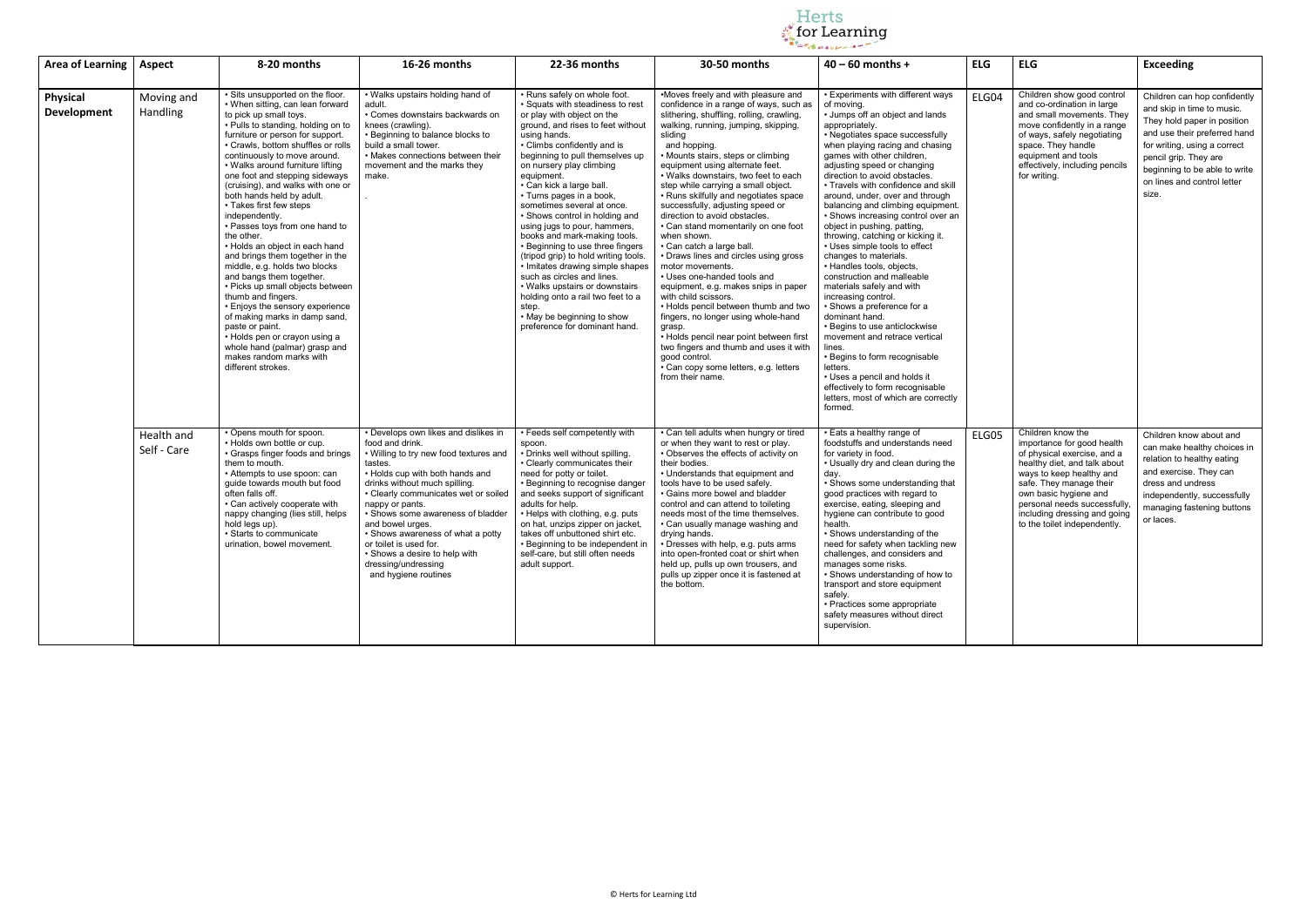

| <b>Area of Learning</b>                                 | <b>Aspect</b>                                 | 8-20 months                                                                                                                                                                                                                                                                                                                                                                                                                                                                                                              | 16-26 months                                                                                                                                                                                                                                                                                                                                                                                                                                                                                                             | 22-36 months                                                                                                                                                                                                                                                                                                                                                                                                                                                                                                                                                                                                                      | 30-50 months                                                                                                                                                                                                                                                                                                                                                                                                                                                        | $40 - 60$ months +                                                                                                                                                                                                                                                                                                                                                                               | <b>ELG</b> | <b>ELG</b>                                                                                                                                                                                                                                                                                                                                                                               | <b>Exceeding</b>                                                                                                                                                                                                                                                                                                                                                                                          |
|---------------------------------------------------------|-----------------------------------------------|--------------------------------------------------------------------------------------------------------------------------------------------------------------------------------------------------------------------------------------------------------------------------------------------------------------------------------------------------------------------------------------------------------------------------------------------------------------------------------------------------------------------------|--------------------------------------------------------------------------------------------------------------------------------------------------------------------------------------------------------------------------------------------------------------------------------------------------------------------------------------------------------------------------------------------------------------------------------------------------------------------------------------------------------------------------|-----------------------------------------------------------------------------------------------------------------------------------------------------------------------------------------------------------------------------------------------------------------------------------------------------------------------------------------------------------------------------------------------------------------------------------------------------------------------------------------------------------------------------------------------------------------------------------------------------------------------------------|---------------------------------------------------------------------------------------------------------------------------------------------------------------------------------------------------------------------------------------------------------------------------------------------------------------------------------------------------------------------------------------------------------------------------------------------------------------------|--------------------------------------------------------------------------------------------------------------------------------------------------------------------------------------------------------------------------------------------------------------------------------------------------------------------------------------------------------------------------------------------------|------------|------------------------------------------------------------------------------------------------------------------------------------------------------------------------------------------------------------------------------------------------------------------------------------------------------------------------------------------------------------------------------------------|-----------------------------------------------------------------------------------------------------------------------------------------------------------------------------------------------------------------------------------------------------------------------------------------------------------------------------------------------------------------------------------------------------------|
| <b>Personal, Social</b><br>and Emotional<br>Development | Self-<br>confidence<br>and self-<br>awareness | • Enjoys finding own nose, eyes<br>or tummy as part of naming<br>games.<br>• Learns that own voice and<br>actions have effects on others.<br>• Uses pointing with eye gaze to<br>make requests, and to share an<br>interest.<br>• Engages other person to help<br>achieve a goal, e.g. to get an<br>object out of reach.                                                                                                                                                                                                 | • Explores new toys and<br>environments, but 'checks in'<br>regularly with familiar adult as and<br>when needed.<br>• Gradually able to engage in<br>pretend play with toys (supports<br>child to understand their own<br>thinking may be different from<br>others).<br>• Demonstrates sense of self as an<br>individual, e.g. wants to do things<br>independently, and says "No" to<br>adult.                                                                                                                           | • Separates from main carer with<br>support and encouragement<br>from a familiar adult.<br>• Expresses own preferences<br>and interests.                                                                                                                                                                                                                                                                                                                                                                                                                                                                                          | • Can select and use activities and<br>resources with help.<br>• Welcomes and values praise for what<br>they have done.<br>• Enjoys responsibility of carrying out<br>small tasks.<br>• Is more outgoing towards unfamiliar<br>people and more confident in new<br>social situations.<br>• Confident to talk to other children<br>when playing, and will communicate<br>freely about own home and<br>community.<br>· Shows confidence in asking adults<br>for help. | • Confident to speak to others<br>about own needs, wants,<br>interests and opinions.<br>• Can describe self in positive<br>terms and talk about<br>abilities.                                                                                                                                                                                                                                    | ELG06      | Children are confident to try<br>new activities, and say why<br>they like some activities<br>more than others. They are<br>confident to speak in a<br>familiar group, will talk about<br>their ideas, and will choose<br>the resources they need for<br>their chosen activities. They<br>say when they do or don't<br>need help.                                                         | Children are confident to<br>speak to a class group. They<br>can talk about the things<br>they enjoy, and are good at,<br>and about the things they do<br>not find easy. They are<br>resourceful in finding<br>support when they need<br>help or information. They<br>can talk about the plans they<br>have made to carry out<br>activities and what they<br>might change if they were to<br>repeat them. |
|                                                         | Managing<br>feelings and<br>behaviour         | • Uses familiar adult to share<br>feelings such as excitement or<br>pleasure, and for 'emotional<br>refuelling' when feeling tired,<br>stressed or frustrated.<br>• Growing ability to soothe<br>themselves, and may like to use<br>a comfort object<br>• Cooperates with caregiving<br>experiences, e.g. dressing.<br>• Beginning to understand 'yes'<br>'no' and some boundaries.                                                                                                                                      | • Is aware of others' feelings, for<br>example, looks concerned if hears<br>crying or looks excited if hears a<br>familiar happy voice.<br>• Growing sense of will and<br>determination may result in feelings<br>of anger and frustration, which are<br>difficult to handle, e.g. may have<br>tantrums.<br>• Responds to a few appropriate<br>boundaries, with encouragement<br>and support.<br>• Begins to learn that some things<br>are theirs, some things are shared,<br>and some things belong to other<br>people. | • Seeks comfort from familiar<br>adults when needed.<br>• Can express their own feelings<br>such as sad. happy, cross.<br>scared, worried etc.<br>• Responds to the feelings and<br>wishes of others.<br>• Aware that some actions can<br>hurt or harm others.<br>• Tries to help or give comfort<br>when others are distressed.<br>• Shows understanding and<br>cooperates with some<br>boundaries and routines.<br>• Can inhibit own<br>actions/behaviours, e.g. stop<br>themselves from doing<br>something they shouldn't do.<br>• Growing ability to distract self<br>when upset, e.g. By engaging in<br>a new play activity. | • Aware of own feelings, and knows<br>that some actions and words can hurt<br>others' feelings.<br>• Begins to accept the needs of others<br>and can take turns and share<br>resources, sometimes with support<br>from others.<br>• Can usually tolerate delay when<br>needs are not immediately met, and<br>understands wishes may not always<br>be met.<br>• Can usually adapt behaviour to<br>different events, social situations and<br>changes in routine      | • Understands that own actions<br>affect other people, for example,<br>becomes upset or tries to comfort<br>another<br>child when they realise they have<br>upset them.<br>• Aware of the boundaries set, and<br>of behavioural<br>expectations in the setting.<br>• Beginning to be able to negotiate<br>and solve problems without<br>aggression, e.g. when someone<br>has taken<br>their toy. | ELG07      | Children talk about how they<br>and others show feelings,<br>talk about their own and<br>others' behaviour, and its<br>consequences, and know<br>that some behaviour is<br>unacceptable. They work as<br>part of a group or class, and<br>understand and follow the<br>rules. They adjust their<br>behaviour to different<br>situations, and take changes<br>of routine in their stride. | Children know some ways to<br>manage their feelings and<br>are beginning to use these<br>to maintain control. They<br>can listen to each other's<br>suggestions and plan how to<br>achieve an outcome without<br>adult help. They know when<br>and how to stand up for<br>themselves appropriately.<br>They can stop and think<br>before acting and they can<br>wait for things they want.                |
|                                                         | Making<br>relationships                       | · Seeks to gain attention in a<br>variety of ways, drawing others<br>into social interaction.<br>• Builds relationships with<br>special people.<br>• Is wary of unfamiliar people.<br>• Interacts with others and<br>explores new situations when<br>supported by familiar person.<br>• Shows interest in the activities<br>of others and responds<br>differently to children and adults,<br>e.g. may be more interested in<br>watching children than adults or<br>may pay more attention<br>When children talk to them. | Plays alongside others.<br>· Uses a familiar adult as a secure<br>base from which to explore<br>independently in new environments,<br>e.g. ventures away to play and<br>interact with others, but returns for a<br>cuddle or reassurance if becomes<br>anxious.<br>• Plays cooperatively with a familiar<br>adult, e.g. rolling a ball back and<br>forth.                                                                                                                                                                | • Interested in others' play and<br>starting to join in.<br>• Seeks out others to share<br>experiences.<br>• Shows affection and concern<br>for people who are special to<br>them.<br>• May form a special friendship<br>with another child.                                                                                                                                                                                                                                                                                                                                                                                      | • Can play in a group, extending and<br>elaborating play ideas, e.g. building up<br>a role-play activity with other children.<br>• Initiates play, offering cues to peers<br>to join them.<br>• Keeps play going by responding to<br>what others are<br>saying or doing.<br>· Demonstrates friendly behaviour,<br>initiating conversations and forming<br>good relationships with peers and<br>familiar adults.                                                     | • Initiates conversations, attends to<br>and takes account<br>of what others say.<br><b>Explains own knowledge and</b><br>understanding, and<br>asks appropriate questions of<br>others.<br>• Takes steps to resolve conflicts<br>with other children,<br>e.g. finding a compromise                                                                                                              | ELG08      | Children play co-operatively,<br>taking turns with others.<br>They take account of one<br>another's ideas about how to<br>organise their activity. They<br>show sensitivity to others'<br>needs and feelings, and<br>form positive relationships<br>with adults and other<br>children.                                                                                                   | Children play group games<br>with rules. They understand<br>someone else's point of view<br>can be different from theirs.<br>I hey resolve minor<br>disagreements through<br>listening to each other to<br>come up with a fair solution.<br>They understand what<br>bullying is and that this is<br>unacceptable behaviour.                                                                               |
| Area of Learning                                        | Aspect                                        | 8-20 months                                                                                                                                                                                                                                                                                                                                                                                                                                                                                                              | 16-26 months                                                                                                                                                                                                                                                                                                                                                                                                                                                                                                             | 22-36 months                                                                                                                                                                                                                                                                                                                                                                                                                                                                                                                                                                                                                      | 30-50 months                                                                                                                                                                                                                                                                                                                                                                                                                                                        | $40 - 60$ months +                                                                                                                                                                                                                                                                                                                                                                               | <b>ELG</b> | <b>ELG</b>                                                                                                                                                                                                                                                                                                                                                                               | Exceeding                                                                                                                                                                                                                                                                                                                                                                                                 |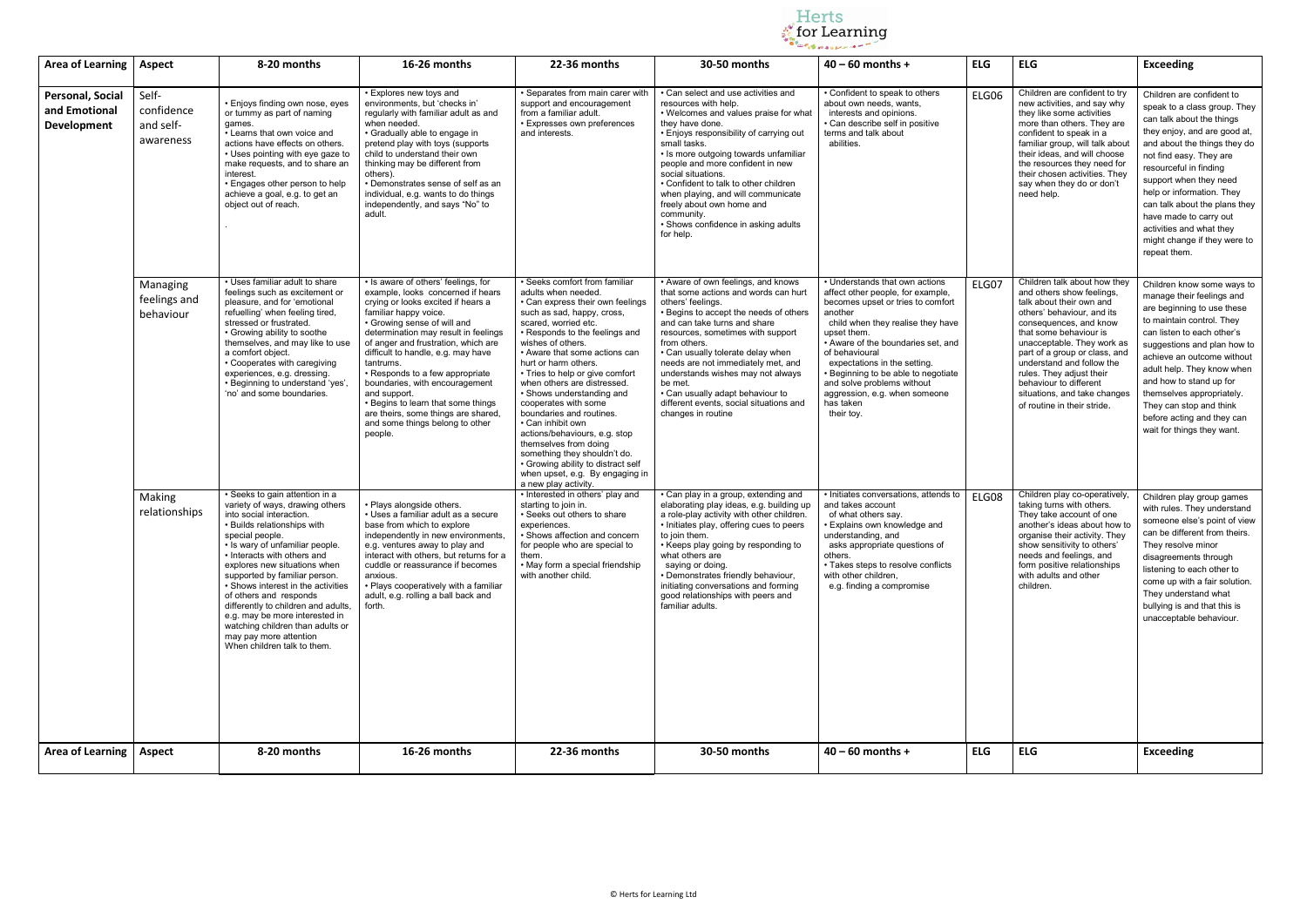

| Literacy         | Reading       | Handles books and printed                                                                                                                                                                                                                                                                                                                                                                                                                                                                       | • Interested in books and rhymes                                                                                                                                                                                                                                                                                                                                                                                                                                                                | • Has some favourite stories,                                                                                                                                                                                 | • Enjoys rhyming and rhythmic                                                                                                                                                                                                                                                                                                                                                                                                                                                                                                                                                                                                                                                                                                                                                                                                                                                                                                                                                                                                                    | • Continues a rhyming string.                                                                                                                                                                                                                                                                                                                                                                                                                                                                                                                                                                                            | ELG09      | Children read and                                                                                                                                                                                                                                                                                                    | Children can                                                                                                                                                   |
|------------------|---------------|-------------------------------------------------------------------------------------------------------------------------------------------------------------------------------------------------------------------------------------------------------------------------------------------------------------------------------------------------------------------------------------------------------------------------------------------------------------------------------------------------|-------------------------------------------------------------------------------------------------------------------------------------------------------------------------------------------------------------------------------------------------------------------------------------------------------------------------------------------------------------------------------------------------------------------------------------------------------------------------------------------------|---------------------------------------------------------------------------------------------------------------------------------------------------------------------------------------------------------------|--------------------------------------------------------------------------------------------------------------------------------------------------------------------------------------------------------------------------------------------------------------------------------------------------------------------------------------------------------------------------------------------------------------------------------------------------------------------------------------------------------------------------------------------------------------------------------------------------------------------------------------------------------------------------------------------------------------------------------------------------------------------------------------------------------------------------------------------------------------------------------------------------------------------------------------------------------------------------------------------------------------------------------------------------|--------------------------------------------------------------------------------------------------------------------------------------------------------------------------------------------------------------------------------------------------------------------------------------------------------------------------------------------------------------------------------------------------------------------------------------------------------------------------------------------------------------------------------------------------------------------------------------------------------------------------|------------|----------------------------------------------------------------------------------------------------------------------------------------------------------------------------------------------------------------------------------------------------------------------------------------------------------------------|----------------------------------------------------------------------------------------------------------------------------------------------------------------|
|                  |               | material with interest                                                                                                                                                                                                                                                                                                                                                                                                                                                                          | and may have favourites.                                                                                                                                                                                                                                                                                                                                                                                                                                                                        | rhymes, songs, poems or<br>jingles.<br>• Repeats words or phrases from<br>familiar stories.<br>• Fills in the missing word or<br>phrase in a known rhyme, story<br>or game, e.g.<br>'Humpty Dumpty sat on a ' | activities.<br>• Shows awareness of rhyme and<br>alliteration.<br>• Recognises rhythm in spoken words.<br>• Listens to and joins in with stories<br>and poems, one-to-one and in small<br>groups.<br>• Joins in with repeated refrains and<br>anticipates key events and phrases in<br>rhyme and stories.<br>• Beginning to be aware of the way<br>stories are structured.<br>• Suggests how the story might end.<br>• Listens to stories with increasing<br>attention and recall.<br>• Describes main story settings, events<br>and principal characters.<br>• Shows interest in illustrations and<br>print in books and print in the<br>environment.<br>• Recognises familiar words and signs<br>such as own name and advertising<br>logos.<br>• Looks at books independently.<br>• Handles books carefully.<br>• Knows information can be relayed in<br>the form of print.<br>. Holds books the correct way up and<br>turns pages.<br>• Knows that print carries meaning<br>and, in English, is read from left to<br>right and top to bottom. | • Hears and says the initial sound<br>in words.<br>• Can segment the sounds in<br>simple words<br>and blend them together and<br>knows which<br>letters represent some of them.<br>• Links sounds to letters, naming<br>and<br>sounding the letters of the<br>alphabet.<br>• Begins to read words and simple<br>sentences.<br>• Uses vocabulary and forms of<br>speech that are increasingly<br>influenced by their<br>experiences of books.<br>• Enjoys an increasing range of<br>books.<br>• Knows that information can be<br>retrieved from books and<br>computers.                                                   |            | understand simple<br>sentences. They use phonic<br>knowledge to decode<br>regular words and read them<br>aloud accurately. They also<br>read some common irregular<br>words. They demonstrate<br>understanding when talking<br>with others about what they<br>have read.                                             | regular word<br>one syllable<br>irregular but<br>words. They<br>semantic and<br>knowledge to<br>unfamiliar vo<br>can describe<br>events in the<br>they have re |
|                  | Writing       | Children's later writing is<br>based on skills and<br>understandings, which they<br>develop as babies and<br>toddlers. Before they can<br>write, they need to learn to<br>use spoken language to<br>communicate. Later they<br>learn to write down the<br>words they can say<br>Early mark making is not the<br>same as writing. It is a sensory<br>and physical experience for<br>babies and toddlers, which they<br>do not yet connect to forming<br>symbols which can<br>communicate meaning | Children's later writing is based<br>on skills and understandings,<br>which they develop as babies<br>and toddlers. Before they can<br>write, they need to learn to use<br>spoken language to<br>communicate. Later they learn<br>to write down the words they<br>can say.<br>Early mark making is not the<br>same as writing. It is a sensory<br>and physical experience for<br>babies and toddlers, which they<br>do not yet connect to forming<br>symbols, which can<br>communicate meaning. | • Distinguishes between the<br>different marks they make.                                                                                                                                                     | • Sometimes gives meaning to marks<br>as they draw and paint.<br>• Ascribes meanings to marks that<br>they see in different places.                                                                                                                                                                                                                                                                                                                                                                                                                                                                                                                                                                                                                                                                                                                                                                                                                                                                                                              | • draw, write and paint.<br>• Begins to break the flow of<br>speech into<br>words.<br>• Continues a rhyming string.<br>• Hears and says the initial sound<br>in words.<br>• Can segment the sounds in<br>simple words<br>and blend them together.<br>• Links sounds to letters, naming<br>and<br>sounding the letters of the<br>alphabet.<br>• Uses some clearly identifiable<br>letters to<br>communicate meaning,<br>representing some<br>sounds correctly and in<br>sequence.<br>• Writes own name and other<br>things such as<br>labels, captions.<br>• Attempts to write short sentences<br>in meaningful contexts. | ELG10      | Children use their phonic<br>knowledge to write words in<br>ways which match their<br>spoken sounds. They also<br>write some irregular<br>common words. They write<br>simple sentences which can<br>be read by themselves and<br>others. Some words are<br>spelt correctly and others<br>are phonetically plausible. | Children can<br>regular word<br>one syllable<br>irregular but<br>words. They<br>features of n<br>own writing.                                                  |
| Area of Learning | <b>Aspect</b> | 8-20 months                                                                                                                                                                                                                                                                                                                                                                                                                                                                                     | 16-26 months                                                                                                                                                                                                                                                                                                                                                                                                                                                                                    | 22-36 months                                                                                                                                                                                                  | 30-50 months                                                                                                                                                                                                                                                                                                                                                                                                                                                                                                                                                                                                                                                                                                                                                                                                                                                                                                                                                                                                                                     | $40 - 60$ months +                                                                                                                                                                                                                                                                                                                                                                                                                                                                                                                                                                                                       | <b>ELG</b> | <b>ELG</b>                                                                                                                                                                                                                                                                                                           | Exceeding                                                                                                                                                      |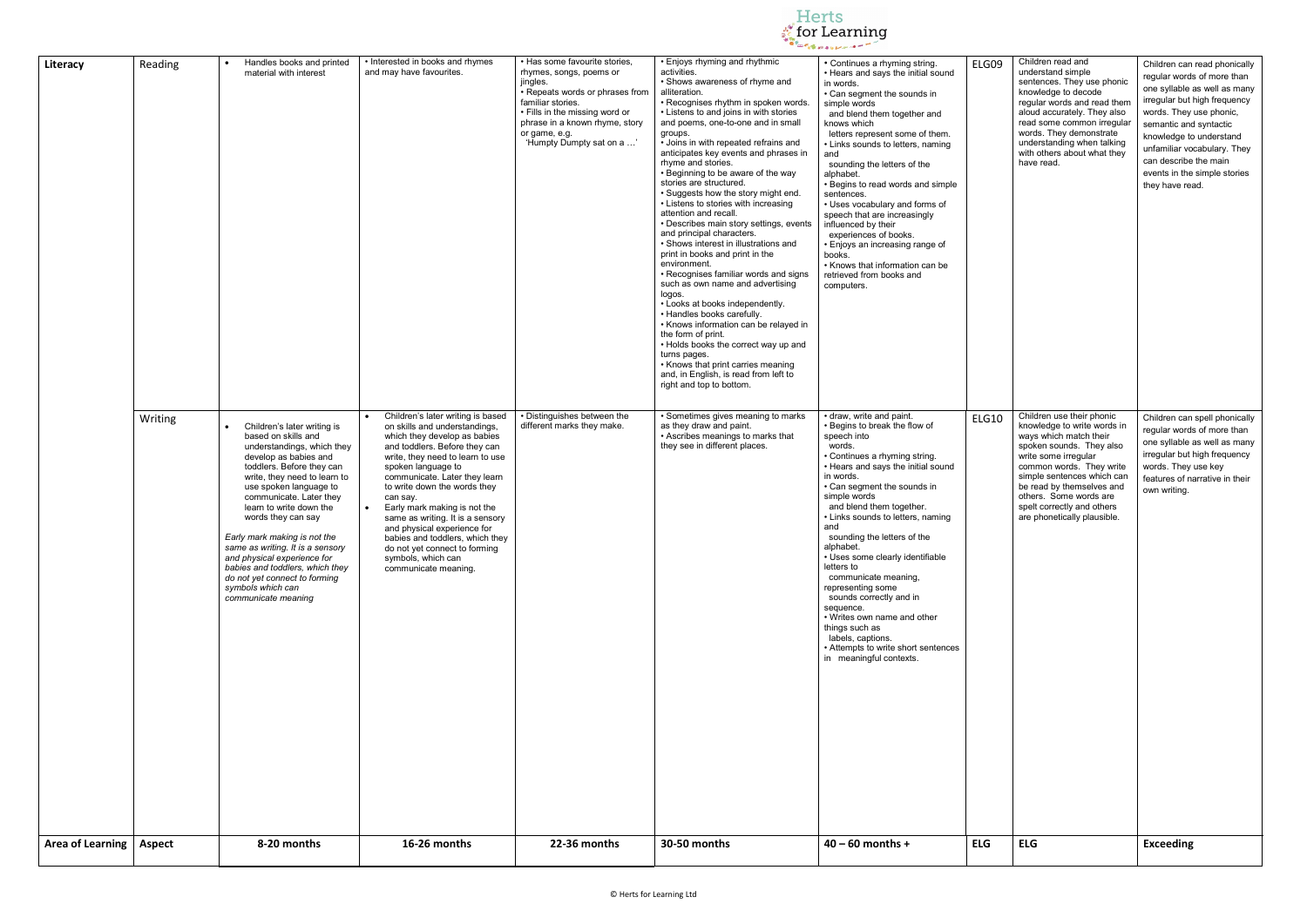| ì   | <b>ELG</b>                                                                                                                                                                                                                                                                          | <b>Exceeding</b>                                                                                                                                                                                               |
|-----|-------------------------------------------------------------------------------------------------------------------------------------------------------------------------------------------------------------------------------------------------------------------------------------|----------------------------------------------------------------------------------------------------------------------------------------------------------------------------------------------------------------|
|     | patterns. They explore<br>characteristics of everyday<br>objects and shapes and use<br>mathematical language to<br>describe them.                                                                                                                                                   |                                                                                                                                                                                                                |
| 512 | Children use everyday<br>language to talk about size,<br>weight, capacity, position,<br>distance, time and money to<br>compare quantities and<br>objects and to solve<br>problems. They recognise,<br>create and describe                                                           | Children estimate, measure,<br>weigh and compare and<br>order objects and talk about<br>properties, position and<br>time.                                                                                      |
|     | answer. They solve<br>problems, including<br>doubling, halving and<br>sharing.                                                                                                                                                                                                      |                                                                                                                                                                                                                |
| 511 | Children count reliably with<br>numbers from one to 20,<br>place them in order and say<br>which number is one more<br>or one less than a given<br>number.<br>Using quantities and objects,<br>they add and subtract two<br>single-digit numbers and<br>count on or back to find the | Children estimate a number<br>of objects and check<br>quantities by counting up to<br>20. They solve practical<br>problems that involve<br>combining groups of 2, 5 or<br>10, or sharing into equal<br>groups. |



| <b>Mathematics</b>      | <b>Numbers</b>               | • Develops an awareness of<br>number names through their<br>enjoyment of action rhymes and<br>songs that relate to their<br>experience of numbers.<br>• Has some understanding that<br>things exist, even when out of<br>sight. | • Knows that things exist, even when<br>out of sight.<br>• Beginning to organise and<br>categorise<br>objects, e.g. putting all the teddy<br>bears together or teddies and cars<br>in separate piles.<br>• Says some counting words<br>randomly.                                                                                                                 | • Selects a small number of<br>objects from a group when<br>asked, for example, 'please give<br>me one', 'please give me two'.<br>• Recites some number names<br>in sequence.<br>• Creates and experiments with<br>symbols and marks representing<br>ideas of number.<br>• Begins to make comparisons<br>between quantities.<br>• Uses some language of<br>quantities, such as 'more' and 'a<br>lot'.<br>• Knows that a group of things<br>changes in quantity when<br>something is added or taken<br>away. | • Uses some number names and<br>number language spontaneously.<br>• Uses some number names<br>accurately in play.<br>• Recites numbers in order to 10.<br>• Knows that numbers identify how<br>many objects are in a set.<br>• Beginning to represent numbers<br>using fingers, marks on paper or<br>pictures.<br>• Sometimes matches numeral and<br>quantity correctly.<br>• Shows curiosity about numbers by<br>offering comments or asking<br>questions.<br>• Compares two groups of objects,<br>saying when they have the same<br>number.<br>• Shows an interest in number<br>problems.<br>• Separates a group of three or four<br>objects in different ways, beginning to<br>recognise that the total is still the<br>same.<br>• Shows an interest in numerals in the<br>environment.<br>• Shows an interest in representing<br>numbers.<br>• Realises not only objects, but also<br>anything can be counted, including<br>steps, claps or jumps. | • Recognises some numerals of<br>personal<br>significance.<br>• Recognises numerals 1 to 5.<br>• Counts up to three or four objects<br>by saying one number name for<br>each item.<br>• Counts actions or objects which<br>cannot be moved.<br>• Counts objects to 10, and<br>beginning to count beyond 10.<br>• Counts out up to six objects from<br>a larger group.<br>• Selects the correct numeral to<br>represent 1 to 5, then 1 to 10<br>objects.<br>• Counts an irregular arrangement<br>of up to ten objects.<br>• Estimates how many objects they<br>can see and checks by counting<br>them.<br>• Uses the language of 'more' and<br>'fewer' to<br>compare two sets of objects.<br>• Finds the total number of items in<br>two groups by counting all of them.<br>• Says the number that is one<br>more than a given number.<br>• Finds one more or one less from<br>a group of up to five objects, then<br>ten objects.<br>• In practical activities and<br>discussion, beginning to use the<br>vocabulary involved in<br>adding and subtracting.<br>• Records, using marks that they<br>can interpret and explain.<br>• Begins to identify own<br>mathematical problems based on<br>own interests and<br>fascinations. | ELG11 | Children count reliably with<br>numbers from one to 20,<br>place them in order and say<br>which number is one more<br>or one less than a given<br>number.<br>Using quantities and objects,<br>they add and subtract two<br>single-digit numbers and<br>count on or back to find the<br>answer. They solve<br>problems, including<br>doubling, halving and<br>sharing. | Children esti<br>of objects an<br>quantities by<br>20. They sol<br>problems tha<br>combining gr<br>10, or sharin<br>groups. |
|-------------------------|------------------------------|---------------------------------------------------------------------------------------------------------------------------------------------------------------------------------------------------------------------------------|------------------------------------------------------------------------------------------------------------------------------------------------------------------------------------------------------------------------------------------------------------------------------------------------------------------------------------------------------------------|-------------------------------------------------------------------------------------------------------------------------------------------------------------------------------------------------------------------------------------------------------------------------------------------------------------------------------------------------------------------------------------------------------------------------------------------------------------------------------------------------------------|--------------------------------------------------------------------------------------------------------------------------------------------------------------------------------------------------------------------------------------------------------------------------------------------------------------------------------------------------------------------------------------------------------------------------------------------------------------------------------------------------------------------------------------------------------------------------------------------------------------------------------------------------------------------------------------------------------------------------------------------------------------------------------------------------------------------------------------------------------------------------------------------------------------------------------------------------------|-----------------------------------------------------------------------------------------------------------------------------------------------------------------------------------------------------------------------------------------------------------------------------------------------------------------------------------------------------------------------------------------------------------------------------------------------------------------------------------------------------------------------------------------------------------------------------------------------------------------------------------------------------------------------------------------------------------------------------------------------------------------------------------------------------------------------------------------------------------------------------------------------------------------------------------------------------------------------------------------------------------------------------------------------------------------------------------------------------------------------------------------------------------------------------------------------------------------------------------|-------|-----------------------------------------------------------------------------------------------------------------------------------------------------------------------------------------------------------------------------------------------------------------------------------------------------------------------------------------------------------------------|-----------------------------------------------------------------------------------------------------------------------------|
|                         | Shape, space<br>and measures | • Recognises big things and<br>small things in meaningful<br>contexts.<br>• Gets to know and enjoy daily<br>routines, such as getting-up<br>time, mealtimes, nappy time,<br>and bedtime.                                        | • Attempts, sometimes successfully,<br>to fit shapes into spaces on inset<br>boards or jigsaw puzzles.<br>• Uses blocks to create their own<br>simple structures and arrangements.<br>• Enjoys filling and emptying<br>containers.<br>• Associates a sequence of actions<br>with daily routines.<br>• Beginning to understand that things<br>might happen 'now'. | • Notices simple shapes and<br>patterns in pictures.<br>• Beginning to categorise objects<br>according to properties such as<br>shape or size.<br>• Begins to use the language of<br>size.<br>• Understands some talk about<br>immediate past and future, e.g.<br>'before'. 'later' or 'soon'.<br>• Anticipates specific time-based<br>events such as mealtimes or<br>home time                                                                                                                             | • Shows an interest in shape and<br>space by<br>playing with shapes or making<br>arrangements with objects.<br>• Shows awareness of similarities of<br>shapes in the environment.<br>• Uses positional language.<br>· Shows interest in shape by sustained<br>construction activity or by talking<br>about shapes or arrangements.<br>• Shows interest in shapes in the<br>environment.<br>• Uses shapes appropriately for tasks.<br>• Beginning to talk about the shapes of<br>everyday objects, e.g. 'round' and 'tall'.                                                                                                                                                                                                                                                                                                                                                                                                                             | • Beginning to use mathematical<br>names for<br>'solid' 3D shapes and 'flat' 2D<br>shapes, and<br>mathematical terms to describe<br>shapes.<br>• Selects a particular named<br>shape.<br>• Can describe their relative<br>position such as<br>'behind' or 'next to'.<br>• Orders two or three items by<br>length or<br>height.<br>• Orders two items by weight or<br>capacity.<br>• Uses familiar obiects and<br>common shapes<br>to create and recreate patterns<br>and build<br>models.<br>• Uses everyday language related<br>to time.<br>• Beginning to use everyday<br>language<br>related to money.<br>• Orders and sequences familiar<br>events.<br>• Measures short periods of time in<br>simple<br>ways.                                                                                                                                                                                                                                                                                                                                                                                                                                                                                                                 | ELG12 | Children use everyday<br>language to talk about size,<br>weight, capacity, position,<br>distance, time and money to<br>compare quantities and<br>objects and to solve<br>problems. They recognise,<br>create and describe<br>patterns. They explore<br>characteristics of everyday<br>objects and shapes and use<br>mathematical language to<br>describe them.        | Children esti<br>weigh and co<br>order objects<br>properties, p<br>time.                                                    |
| <b>Area of Learning</b> | <b>Aspect</b>                | 8-20 months                                                                                                                                                                                                                     | 16-26 months                                                                                                                                                                                                                                                                                                                                                     | 22-36 months                                                                                                                                                                                                                                                                                                                                                                                                                                                                                                | 30-50 months                                                                                                                                                                                                                                                                                                                                                                                                                                                                                                                                                                                                                                                                                                                                                                                                                                                                                                                                           | $40 - 60$ months +                                                                                                                                                                                                                                                                                                                                                                                                                                                                                                                                                                                                                                                                                                                                                                                                                                                                                                                                                                                                                                                                                                                                                                                                                | ELG   | <b>ELG</b>                                                                                                                                                                                                                                                                                                                                                            | Exceeding                                                                                                                   |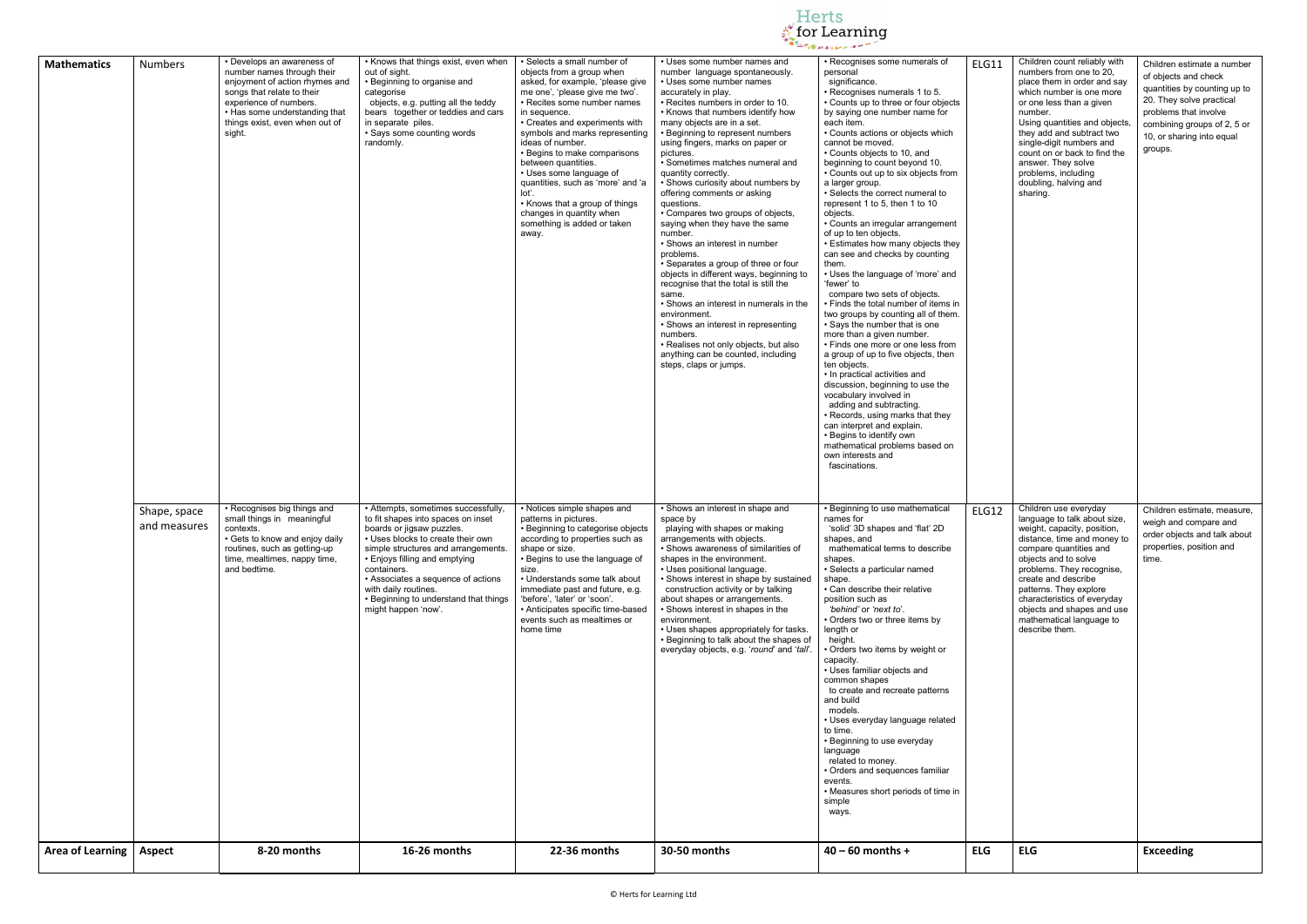

| <b>Understanding</b><br>the world | People and<br>Communities | People and communities<br>The beginnings of understanding<br>of People and communities lie in<br>early attachment and other<br>relationships.                                                                                                                                                                                                                                           | • Is curious about people and shows<br>interest in stories about themselves<br>and their family.<br>• Enjoys pictures and stories about<br>themselves, their families and other<br>people.                                                                                     | • Has a sense of own immediate<br>family and relations.<br>• In pretend play, imitates<br>everyday actions and events<br>from own family and cultural<br>background, e.g. making and<br>drinking tea.<br>• Beginning to have their own<br>friends.<br>• Learns that they have<br>similarities and differences that<br>connect them to, and distinguish<br>them from, others. | • Shows interest in the lives of people<br>who are familiar to them.<br>• Remembers and talks about<br>significant events in their own<br>experience.<br>• Recognises and describes special<br>times or events for family or friends.<br>• Shows interest in different<br>occupations and ways of life.<br>• Knows some of the things that make<br>them unique, and can talk about some<br>of the similarities and differences in<br>relation to friends or family.   | • Enjoys joining in with family<br>customs and routines.                                                | EL <sub>1</sub> |
|-----------------------------------|---------------------------|-----------------------------------------------------------------------------------------------------------------------------------------------------------------------------------------------------------------------------------------------------------------------------------------------------------------------------------------------------------------------------------------|--------------------------------------------------------------------------------------------------------------------------------------------------------------------------------------------------------------------------------------------------------------------------------|------------------------------------------------------------------------------------------------------------------------------------------------------------------------------------------------------------------------------------------------------------------------------------------------------------------------------------------------------------------------------|-----------------------------------------------------------------------------------------------------------------------------------------------------------------------------------------------------------------------------------------------------------------------------------------------------------------------------------------------------------------------------------------------------------------------------------------------------------------------|---------------------------------------------------------------------------------------------------------|-----------------|
|                                   | The world                 | • Closely observes what<br>animals, people and vehicles do.<br>• Watches toy being hidden and<br>tries to find it.<br>• Looks for dropped objects.<br>· Becomes absorbed in<br>combining objects, e.g. banging<br>two objects or placing objects<br>into containers.<br>• Knows things are used in<br>different ways, e.g. a ball for<br>rolling or throwing, a toy car for<br>pushing. | • Explores objects by linking together<br>different approaches: shaking,<br>hitting, looking, feeling, tasting,<br>mouthing, pulling, turning and<br>poking.<br>• Remembers where objects belong.<br>• Matches parts of objects that fit<br>together, e.g. puts lid on teapot. | • Enjoys playing with small-world<br>models such as a farm, a<br>garage, or a train track.<br>• Notices detailed features of<br>objects in their environment                                                                                                                                                                                                                 | • Comments and asks questions about<br>aspects of their familiar world such as<br>the place where they live or the natural<br>world.<br>• Can talk about some of the things<br>they have observed such as plants,<br>animals, natural and found objects.<br>• Talks about why things happen and<br>how things work.<br>• Developing an understanding of<br>growth, decay and changes over time.<br>• Shows care and concern for living<br>things and the environment. | • Looks closely at similarities,<br>differences, patterns and change.                                   | <b>ELC</b>      |
|                                   | Technology                | The beginnings of understanding<br>technology lie in babies<br>exploring and making sense of<br>objects and how they behave.                                                                                                                                                                                                                                                            | • Anticipates repeated sounds,<br>sights and<br>actions, e.g. when an adult<br>demonstrates<br>an action toy several times.<br>• Shows interest in toys with buttons,<br>flaps<br>and simple mechanisms and<br>beginning to<br>learn to operate them                           | • Seeks to acquire basic skills in<br>turning on and operating some<br>ICT equipment.<br>· Operates mechanical toys, e.g.<br>turns the knob on a wind-up toy<br>or pulls back on a friction car.                                                                                                                                                                             | • Knows how to operate simple<br>equipment.<br>• Shows an interest in technological<br>toys with knobs or pulleys, or real<br>objects.<br>• Shows skill in making toys work by<br>pressing parts or lifting flaps to<br>achieve effects such as sound,<br>movements or new images.<br>• Knows that information can be<br>retrieved from computers.                                                                                                                    | • Completes a simple program on<br>a computer.<br>• Interacts with age-appropriate<br>computer software | <b>ELC</b>      |

| <b>EL13G</b> | Children talk about past and<br>present events in their own<br>lives and in the lives of<br>family members. They know<br>that other children don't<br>always enjoy the same<br>things, and are sensitive to<br>this. They know about<br>similarities and differences<br>between themselves and<br>others, and among families,<br>communities and traditions.                   | Children know the difference<br>between past and present<br>events in their own lives and<br>some reasons why people's<br>lives were different in the<br>past. They know that other<br>children have different likes<br>and dislikes and that they<br>may be good at different<br>things. They understand that<br>different people have<br>different beliefs, attitudes,<br>customs and traditions and<br>why it is important to treat<br>them with respect. |
|--------------|--------------------------------------------------------------------------------------------------------------------------------------------------------------------------------------------------------------------------------------------------------------------------------------------------------------------------------------------------------------------------------|--------------------------------------------------------------------------------------------------------------------------------------------------------------------------------------------------------------------------------------------------------------------------------------------------------------------------------------------------------------------------------------------------------------------------------------------------------------|
| ELG14        | Children know about<br>similarities and differences<br>in relation to places, objects,<br>materials and living things.<br>They talk about the features<br>of their own immediate<br>environment and how<br>environments might vary<br>from one another. They<br>make observations of<br>animals and plants and<br>explain why some things<br>occur, and talk about<br>changes. | Children know that the<br>environment and living<br>things are influenced by<br>human activity. They can<br>describe some actions which<br>people in their own<br>community do that help to<br>maintain the area they live<br>in. They know the properties<br>of some materials and can<br>suggest some of the<br>purposes they are used for.<br>They are familiar with basic<br>scientific concepts such as<br>floating, sinking,<br>experimentation.       |
| <b>ELG15</b> | Children recognise that a<br>range of technology is used<br>in places such as homes<br>and schools. They select<br>and use technology for<br>particular purposes.                                                                                                                                                                                                              | Children find out about and<br>use a range of everyday<br>technology. They select<br>appropriate applications that<br>support an identified need -<br>for example in deciding how<br>best to make a record of a<br>special event in their lives,<br>such as a journey on a<br>steam train.                                                                                                                                                                   |